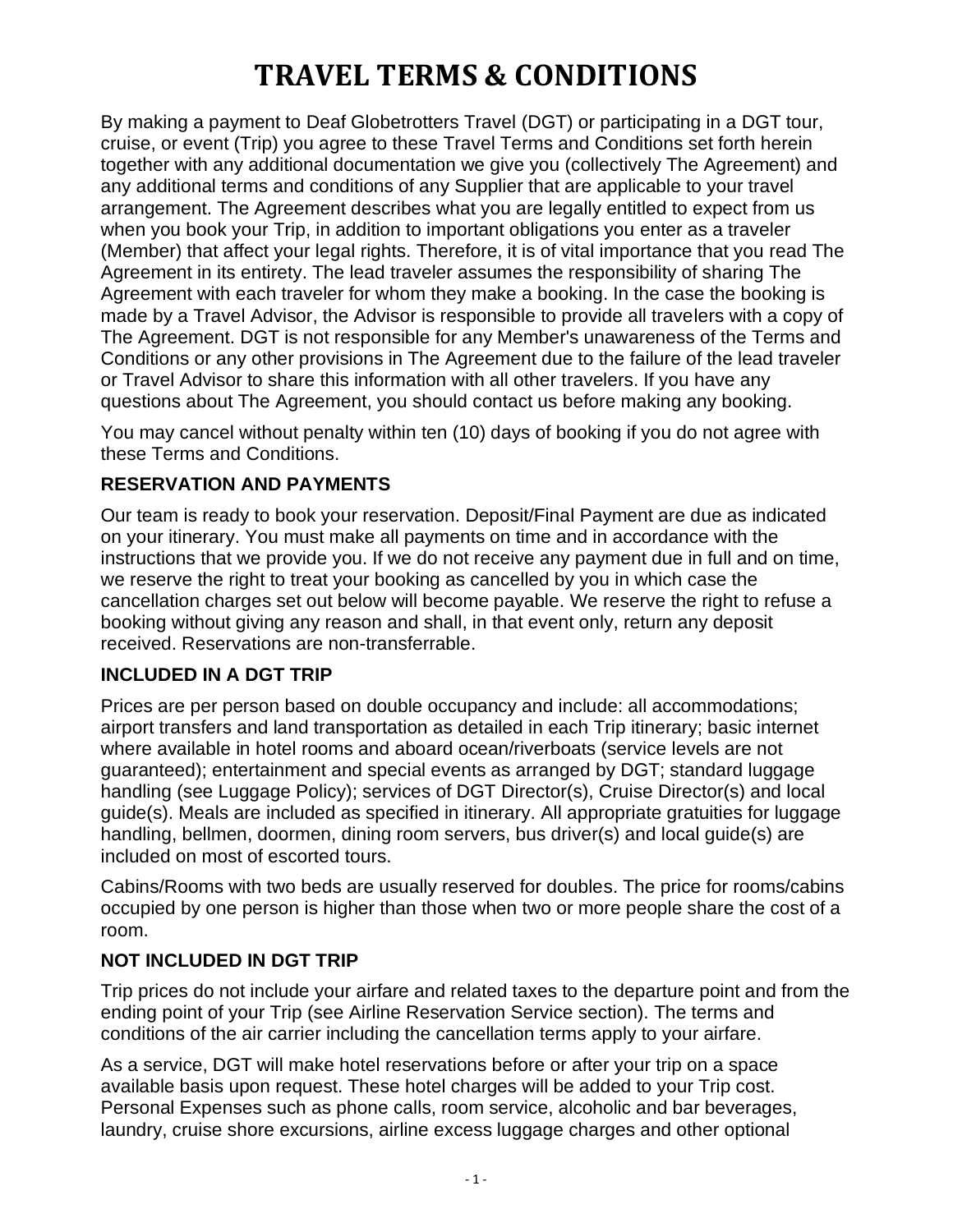incidental extras are not included. This list is illustrative and not a complete list of every item not included.

## **AIRLINE RESERVATION SERVICES**

Airline reservations may be purchased through DGT for travel originating in the United States. By using DGT's air services, you agree that DGT, in purchasing, selling or otherwise arranging air transportation, is acting only as your agent with air carriers, who are independent contractors. DGT is not liable or responsible for any accident, death, personal injury, illness, property damage, delay or other loss or expense of any nature whatsoever arising directly or indirectly out of any act of God, or any actions or omissions (including any failure to provide services) or default of, any carrier. Your airline ticket purchased through DGT constitutes a contract between yourself and the airline. DGT is not liable for and does not assume responsibility or accept claims with regard to: seat assignments, name changes, schedule changes, flight changes, missed connections, cancellations, claims for a refund or reimbursement of airline ticket fees, or any other loss or expense incurred by you for any reason whatsoever (including, without limitation to bankruptcy, insolvency, reorganization of a carrier or similar relief from creditors). DGT must handle ticketing for DGT's special fares, which are subject to availability and cannot be guaranteed until reserved. Special fares cannot be combined with any other promotional offer. DGT's air services must be purchased in conjunction with a DGT Trip. Electronic ticket numbers will be mailed with final documents. Should you cancel or change your flights before or after departure, all airline cancellation and change fees will apply. It is your responsibility to confirm all departures 24 hours in advance and to be aware of any changes by the carrier.

### **TRIP MEMBER CONDUCT**

By participating in a DGT Trip, a member agrees to be bound by all rules and guidelines established by DGT, its representatives and your DGT Director(s).

DGT reserves the right to terminate your Trip if you are abusive of others, or your behavior disrupts the Trip, or your physical condition negatively impacts the enjoyment of the other guests. DGT will make no refund and will accept no liability for if you must leave the trip. DGT is not responsible for any costs incurred by you due to removal from a vacation.

When you book with us, you accept responsibility for any damage or loss caused by you. Full payment for any such damage or loss (reasonably estimated if not precisely known) must be paid direct at the time to the accommodation owner or manager or other supplier. You must indemnify us for the full amount of any claim (also including legal costs) made against us.

### **TRIP MEMBER HEALTH AND SAFETY**

You participate in the activities of the Trip at your own risk. Climbing, hiking, extensive walking, touring in general, use of various transportation and recreational vehicles, and other physical activity may involve greater risk of injury or death than the activities which you may participate in during your daily life. By taking part in such activities, you incur and assume all of the risks that such activities present. As DGT is not qualified to evaluate your fitness, you (or your doctor) must evaluate your fitness for any given tour or activity. DGT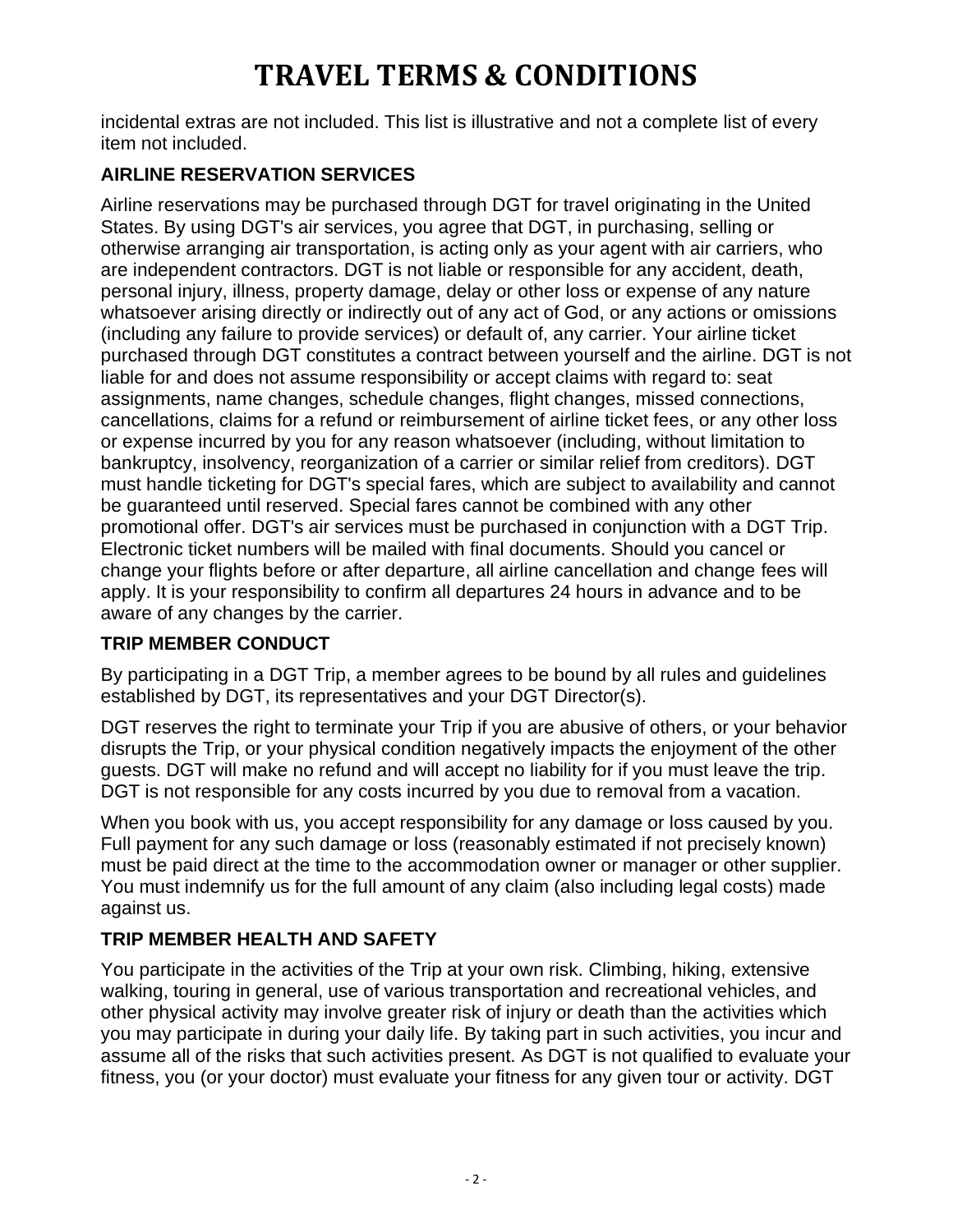assumes no liability or responsibility for any Damages which may result from your participation in any activity during the Trip.

You may be required to sign waivers on or before the departure date. Failure to sign waivers may prevent you from participating in the Trip or from participating in specific Trip activities.

## **ITINERARY CHANGES AND FLEXIBILITY**

DGT pledges to make every effort to operate all Trips as advertised. Travelers should be flexible as situations may arise that necessitate changes or exceptions to the itinerary. DGT reserves the right to alter or curtail the itinerary and substitute hotels, sightseeing and/or conveyances as it is deemed necessary. Any savings realized by these changes will be refunded to guests. Any resultant expenses will be covered by DGT.

## **CANCELLATION POLICY**

You have the right to cancel your reservation with DGT at any time prior to departure of the Trip. However, regardless of reason cancellations result in costly expenses, therefore a cancellation may result in a penalty fee that increase the closer the cancellation is to departure. Fees vary between Trips; please see the specific Cancellation Fees and Schedules for your Trip in the Overview section.

### **CANCELLATION BY DGT**

We reserve the right to cancel or reschedule any departure for any reason. If we cancel, except in the case of extreme circumstances as detailed below, we will offer alternate arrangements. We may at our sole discretion offer travel vouchers or refunds in accordance with our cancellation policy above. You are responsible for any additional costs for air tickets or other travel arrangements not made by us.

### **LUGGAGE POLICY**

Due to space limitations during your DGT Trip, we ask that you please limit your checked luggage to one average-size suitcase per person. Besides complying with the DGT restriction noted above, you should also be sure to research and comply with all airline baggage restrictions relating to your flights to and from your DGT Trip. Researching and complying with airline luggage restrictions is your responsibility and DGT cannot be held responsible for any costs, or disruptions to travel, caused by your failure to research and comply with airline policies. **PLEASE NOTE** that if you are booked on a Trip that includes on-tour flights, the checked luggage weight restrictions for these flights may be lower than the weight restrictions for your international flights, details will be provided in your personal travel documents provided prior to your Trip.

Although every effort is made to handle your luggage carefully, we cannot be responsible for loss or damaged luggage and personal effects due to breakage, theft, or fair wear and tear through hotel, airline, and ground transportation handling. It is important to have adequate insurance to cover these eventualities. See DGT's Guest/Cruise Protection Policy for options.

## **TRAVEL DOCUMENT REQUIREMENTS**

The Transportation Security Administration requires all passengers to provide their name, date of birth and gender when making all airline reservations. For international travel, US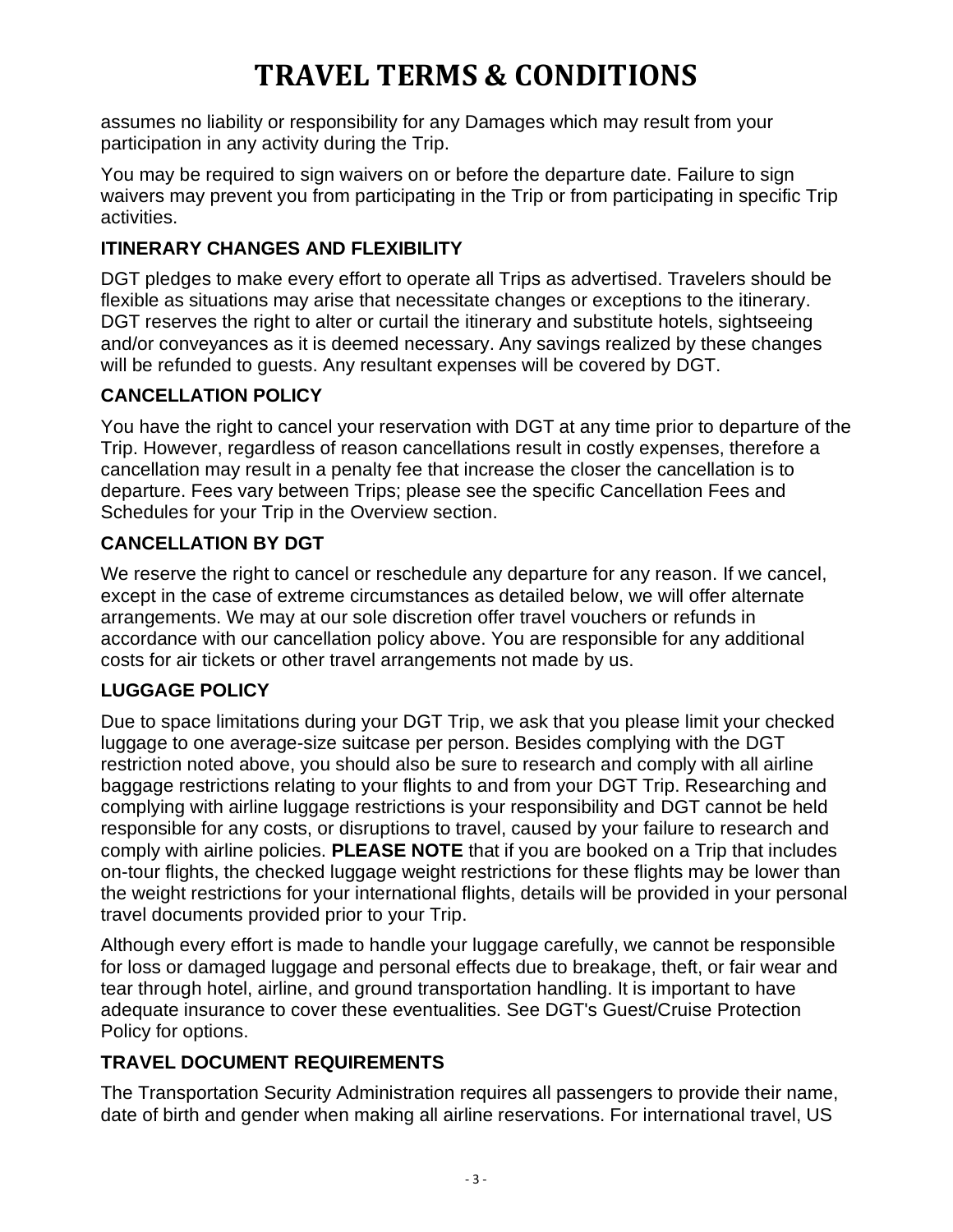citizens require a passport valid for at least 6 months beyond your return flight date. Non-US citizens should contact their booking agent or appropriate consulate for information on all necessary documents. It is your sole responsibility to secure and/or pay for any and all visas, reciprocity fees, affidavits, immunizations, and any other requirements to be permitted entry into each destination. Your failure to have proper visas and/or passport will likely result in you not being able to leave a country or enter a destination and no refund will be available in any such case and DGT will have no liability in such case.

In order to protect the health and safety of our guests during the COVID-19 pandemic, all guests are required to sign DGT's Travel Well Pledge and COVID-19 Liability Waiver upon arrival for their trip. The Travel Well Pledge will ask you to confirm you've received a negative COVID-19 test within three days of departing for your trip, so please plan accordingly.

Due to the COVID-19 pandemic, some destinations may have specific requirements including but not limited to proof of a negative COVID-19 test, a vaccination and health insurance. These guidelines are in addition to, and may go beyond, DGT's requirements. It is your sole responsibility to understand the requirements specific to your travel destination(s). In addition, DGT reserves the right to require additional documentation in order to participate on a tour or cruise, in which case you will be informed of the requirements ahead of your trip.

Failure to have proper visas and/or a passport, or other required documents, will likely result in you not being able to leave a country or enter a destination. No refund will be available and DGT will accept no liability in such a case.

### **TRAVELING WITH MINORS AS A GUARDIAN**

By allowing a minor to participate in a DGT Trip, the parents and/or guardian of the participating minor agree to be solely responsible for the supervision and welfare of the minor on the Trip and to ensure that the minor follows all written and verbal rules of safety. The parents and/or guardian of the participating minor, for themselves and on behalf of the participating minor, hereby release and discharge, and agree to hold harmless, DGT from and against any and all Damages (including, without limitation, emotional trauma) suffered or incurred by such minor.

If you are traveling as the guardian of a child/children, we strongly suggest that you carry a letter from both parents of the child authorizing emergency treatment in the event of illness or accident. For travel abroad, many foreign countries have specific entry requirements for children under 21 who are traveling internationally without BOTH parents. (These requirements are in response to the increased incidence of children being abducted and taken abroad.) PLEASE NOTE THAT DGT IS NOT RESPONSIBLE for the disruption of travel caused by improper documentation for children traveling without both parents.

### **TRAVELERS NEEDING SPECIAL ASSISTANCE**

Special Dietary Requests: The restaurants, hotels, caterers, and numerous other partners we work with all do their best to accommodate special dietary requests from you. However, given the diverse nature of those food providers (from small wineries to grand hotels to world-famous restaurants in more than 70 countries worldwide), some of our partners are better able than others to accommodate such requests. We therefore cannot guarantee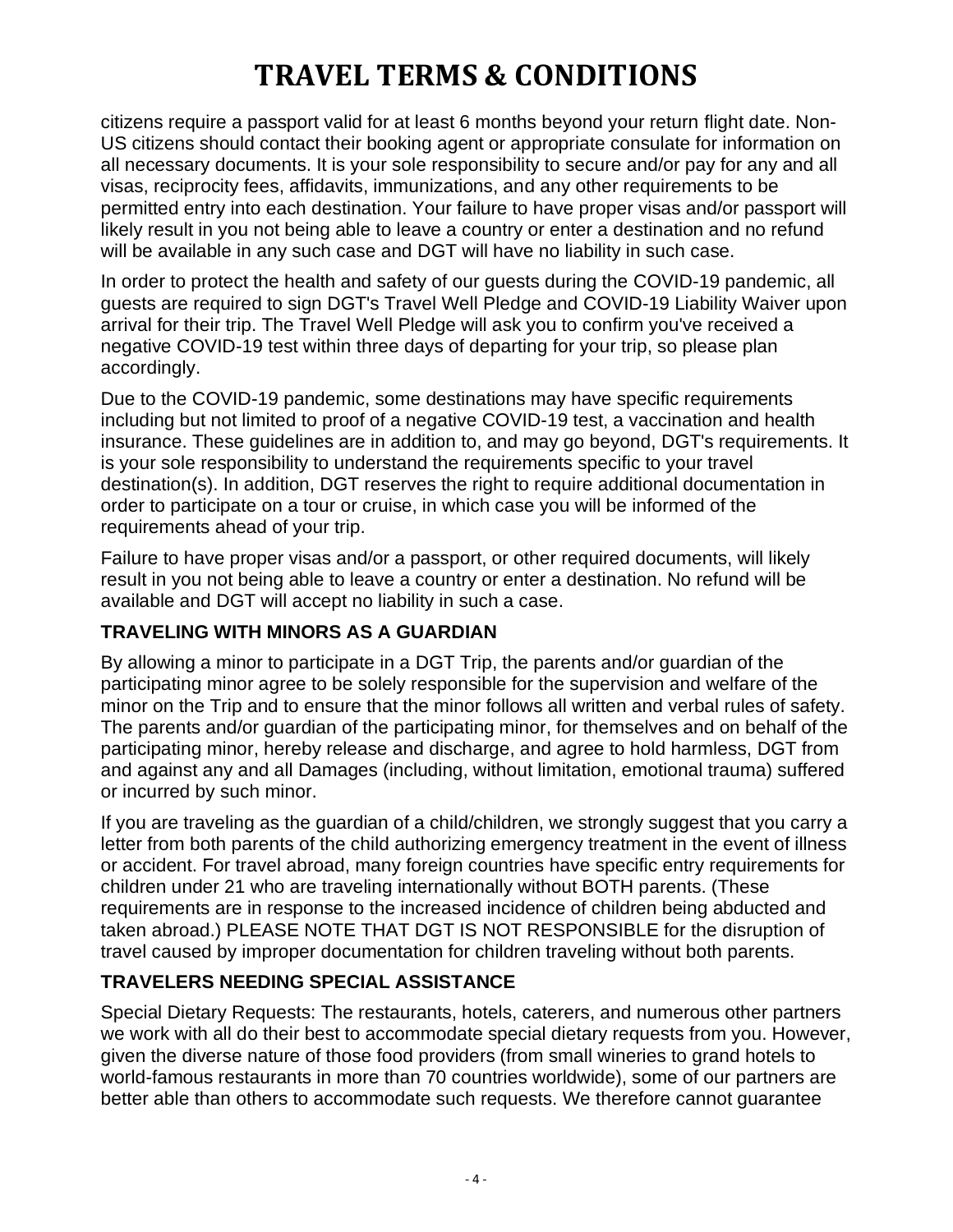that all dietary requests can be accommodated at every meal. Also, please note that where dietary requests can be accommodated, choices will frequently be limited.

Mobility/Vision: DGT regrets that it cannot provide special assistance for walking, wheelchairs, motorized scooters, dining, or other personal needs. If you need such assistance, you must be accompanied by an able companion who will assist you. We regret that some itineraries cannot accommodate wheelchairs or motorized scooters. DGT may require you to produce a doctor's certificate certifying you are fit partake in the Trip. If DGT is unable to reasonably accommodate your needs or believes that your health and safety could be compromised, DGT reserves the right to refuse you a place on the Trip.

### **PHOTOGRAPHY AND VIDEO ON TOUR**

Occasionally, DGT will use photographs and / or video taken on tour by fellow guests, your DGT Director(s) or professional photographers for use in print, internet, and other promotional purposes. If you prefer that your image, not be used in any marketing activities, please notify your DGT Director(s) at the start of your Trip.

## **EXTREME CIRCUMSTANCES**

DGT assumes no liability for, any loss, damage, delay, or cancellation resulting in whole or in part from an Act of God or any other Force Majeure condition, including, without limitation: fire, volcanic eruption, environmental pollution or contamination, inclement weather, earthquake, low or high water levels, flood, water or power shortages or failures, tropical storms or hurricanes, riots or civil commissions or disturbances, and any other acts of a similar nature, sabotage, arrests, strikes or labor disruptions, restraint of rulers or peoples, expropriations, acts of terrorism, war, insurrection, quarantine restrictions, government health advisories, epidemics, pandemics, or warnings or alerts of any kind of nature, government seizures, refusal or cancellation or suspension or delay of any government authority or any license, permit or authorization, damages to its facilities or the travel supplier and its facilities, or any other unforeseen circumstances or any other factors unforeseen by DGT that impacts negatively on, or hampers, its ability to fulfill any of its contractual conditions. In the event that any of these conditions apply, DGT shall be excused, discharged, and released from performance to the extent such performance is so limited or prevented, without liability of any kind including liability to make any refund. However, in a Force Majeure occurrence, DGT reserves the right to issue a credit to you in lieu of a money-back refund, applicable to a future DGT Trip.

### **SUPPLIER AGREEMENTS**

DGT does not own, manage, control, run or operate any transportation or recreational vehicle (including any motor coach, boat, helicopter and/or airplane), hotel, restaurant, or any other supplier of services connected with a Trip. All tour services are subject to the terms and conditions specified by the supplier of such service and to the laws of the countries in which the services are supplied. The passage contract (Conditions of Carriage), when issued by the airlines concerned, shall constitute the sole contract between such airlines and the Trip Member.

## **LIMITS ON DGT'S RESPONSIBILITIES**

It is our aim to give each of our patrons the best possible service and attention. All Members on DGT Trip should be aware that, in arranging restaurants, transportation (including air transportation), motels, hotels and other accommodations or any other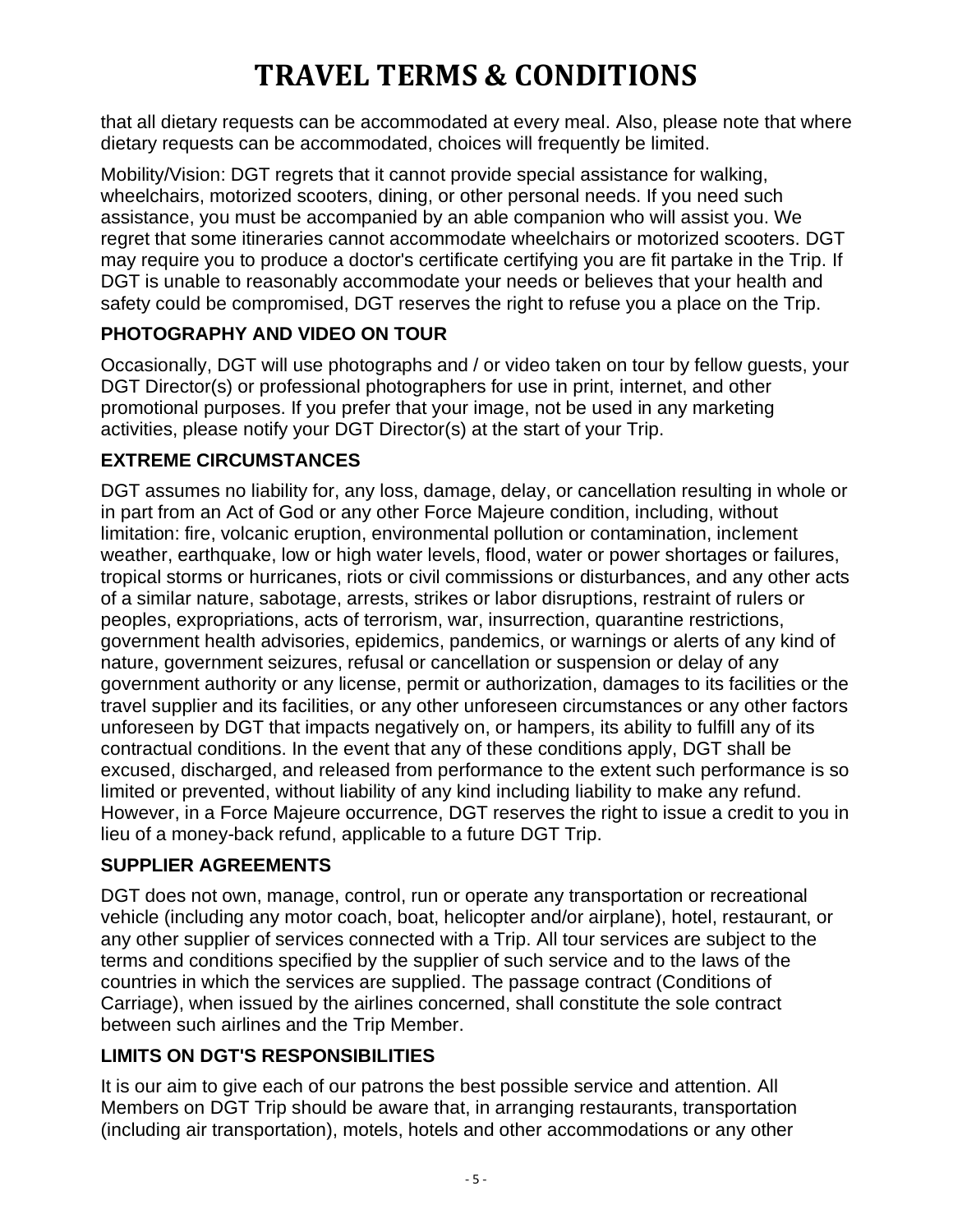service, DGT and its agents, employees, officers, directors, and affiliates are acting only as agent for the Member and assume no liability or responsibility for any accident, death, personal injury, illness, property damage, delay or other loss or expense of any nature whatsoever (collectively, Damages) arising directly or indirectly out of any act of God or any actions or omissions of, or default of, any restaurant, carrier (including airlines), motel, hotel, or other person or supplier of services providing any of the services, programs, or accommodations offered in connection with a Trip. All such restaurants, carriers (including airlines), motels, hotels and other persons or suppliers providing services, programs or accommodations are independent contractors.

By participating in a Trip, a Member agrees that DGT shall not be liable or responsible for any Damages, or any problems concerning any restaurant, carrier (including airlines), motel, hotel, or other person or supplier providing services, programs, or accommodations, resulting directly or indirectly from any occurrences beyond the control of DGT, including but not limited to acts of God, casualties, vehicle defects, natural disasters, labor disputes, theft, equipment breakdowns, cancellations of itinerary, delayed departures and arrivals, missed connections, quarantines, pilferage, weather, government restraints, hijackings, mechanical defects or failures, terrorist acts, or defaults or negligence by any restaurant, carrier (including airlines), motel, hotel or other supplier providing tour services, programs or accommodations. By participating in a Trip, a Member further agrees that DGT shall not be liable or responsible for any Damages arising out of or relating to any Trip, except to the extent arising out of DGT's gross negligence or willful misconduct.

### **MODIFICATIONS TO TRAVEL TERMS AND CONDITIONS**

DGT reserves the right to correct any errors or omissions in its published materials and to amend these Travel Terms and Conditions at any time as the result of any material changes to legislation or regulation. All amended Travel Terms and Conditions shall automatically be effective upon being posted by DGT to the website: [http://www.deafglobetrotters.com.](http://www.deafglobetrotters.com/) Accordingly, guests should check the website: [http://www.deafglobetrotters.com.](http://www.deafglobetrotters.com/) prior to travel in order to ensure they are aware of any changes.

#### **CONTROLLING LAW AND JURISDICTION**

It is agreed by DGT and the Member that all legal claims, actions and proceedings against DGT under, in connection with, resulting from or incident to a tour may be instituted, if at all, only in a state or federal court within the State of Texas, USA, to the exclusion of the courts of or in any other state or jurisdiction except that DGT may elect, at its sole discretion, to litigate the action in the county or state where the guest is located. It is further agreed that all such claims, actions and proceedings shall be governed by and decided in accordance with the laws of the State of Texas. In no event shall DGT be liable for other than compensatory damages, and you hereby waive all rights to punitive damages. You agree that you will only bring claims against DGT in your individual capacity and not as a plaintiff or class member in and purported class action or representative proceeding. You understand and agree that no claims will be considered and that you will not bring suit against DGT unless you have first provided written notice of claim to DGT within 30 days after the tour or cancellation of the tour.

You acknowledge and agree that we may change these Terms and Conditions from time to time and that those changes become effective immediately. If we make material